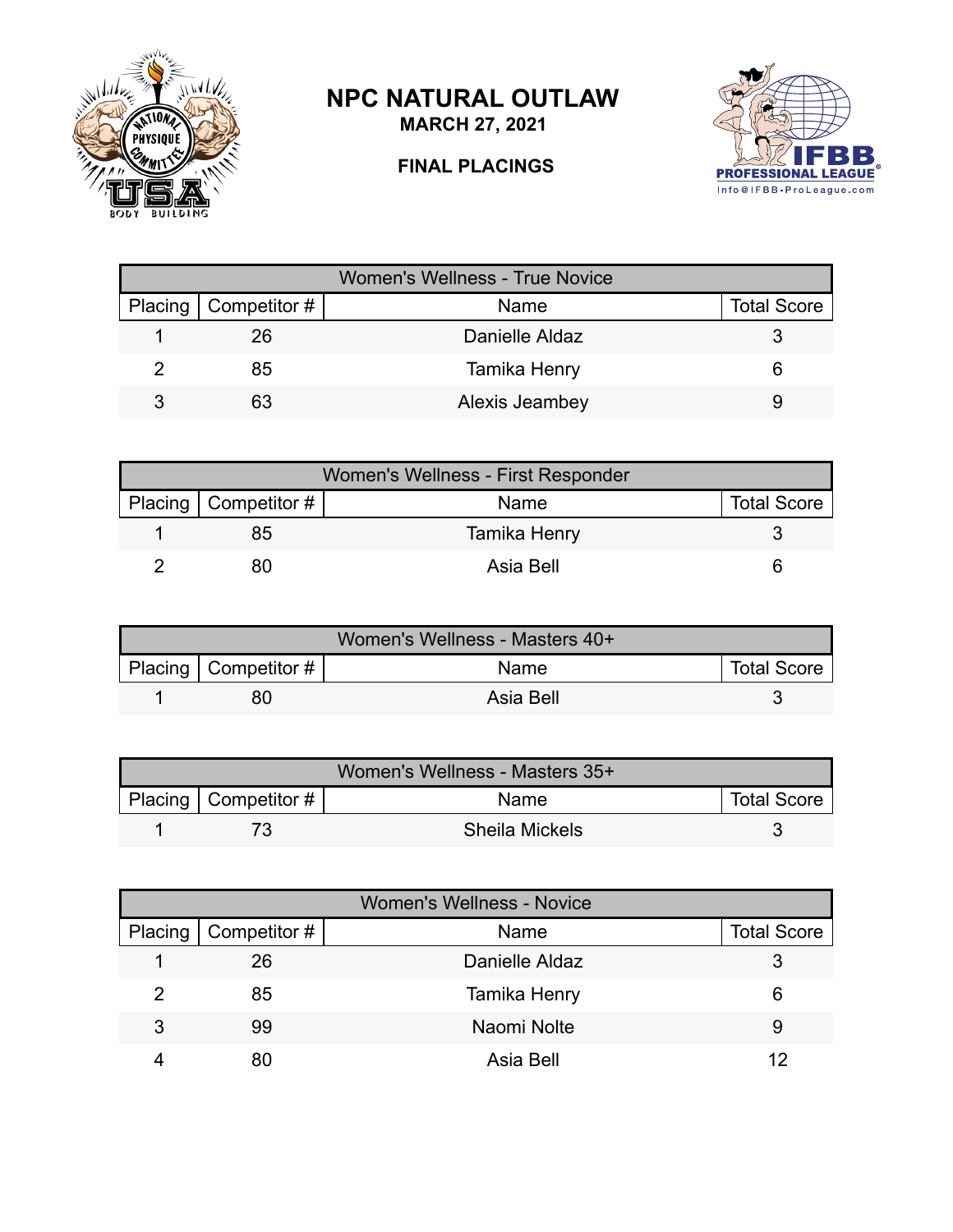|         |              | Women's Wellness - Open |                    |
|---------|--------------|-------------------------|--------------------|
| Placing | Competitor # | Name                    | <b>Total Score</b> |
|         | 26           | Danielle Aldaz          | 3                  |
| 2       | 85           | Tamika Henry            | 6                  |
| 3       | 63           | Alexis Jeambey          | 10                 |
| 4       | 73           | <b>Sheila Mickels</b>   | 11                 |
| 5       | 99           | Naomi Nolte             | 15                 |
| 6       | 80           | Asia Bell               | 18                 |

| Men's Bodybuilding - Teenage |                           |             |                    |  |
|------------------------------|---------------------------|-------------|--------------------|--|
|                              | Placing   Competitor $\#$ | <b>Name</b> | <b>Total Score</b> |  |
|                              | 67                        | Huy Vo      |                    |  |

| Men's Bodybuilding - True Novice |                        |                         |                    |  |
|----------------------------------|------------------------|-------------------------|--------------------|--|
|                                  | Placing   Competitor # | Name                    | <b>Total Score</b> |  |
|                                  |                        | <b>Francisco Torres</b> |                    |  |
|                                  |                        | Huy Vo                  |                    |  |

| Men's Bodybuilding - First Responder |                        |               |                    |  |
|--------------------------------------|------------------------|---------------|--------------------|--|
|                                      | Placing   Competitor # | <b>Name</b>   | <b>Total Score</b> |  |
|                                      |                        | Oscar Lagarda |                    |  |

| Men's Bodybuilding - Masters 50+ |                          |                |                    |  |
|----------------------------------|--------------------------|----------------|--------------------|--|
|                                  | Placing   Competitor $#$ | <b>Name</b>    | <b>Total Score</b> |  |
|                                  |                          | Scott Washburn |                    |  |

| Men's Bodybuilding - Masters 35+ |                           |                 |                    |  |
|----------------------------------|---------------------------|-----------------|--------------------|--|
|                                  | Placing   Competitor $\#$ | <b>Name</b>     | <b>Total Score</b> |  |
|                                  |                           | Julian Cisterna |                    |  |

| Men's Bodybuilding - Open Lightweight |                            |               |                    |  |
|---------------------------------------|----------------------------|---------------|--------------------|--|
|                                       | Placing   Competitor # $ $ | Name          | <b>Total Score</b> |  |
|                                       |                            | Austen Kelley |                    |  |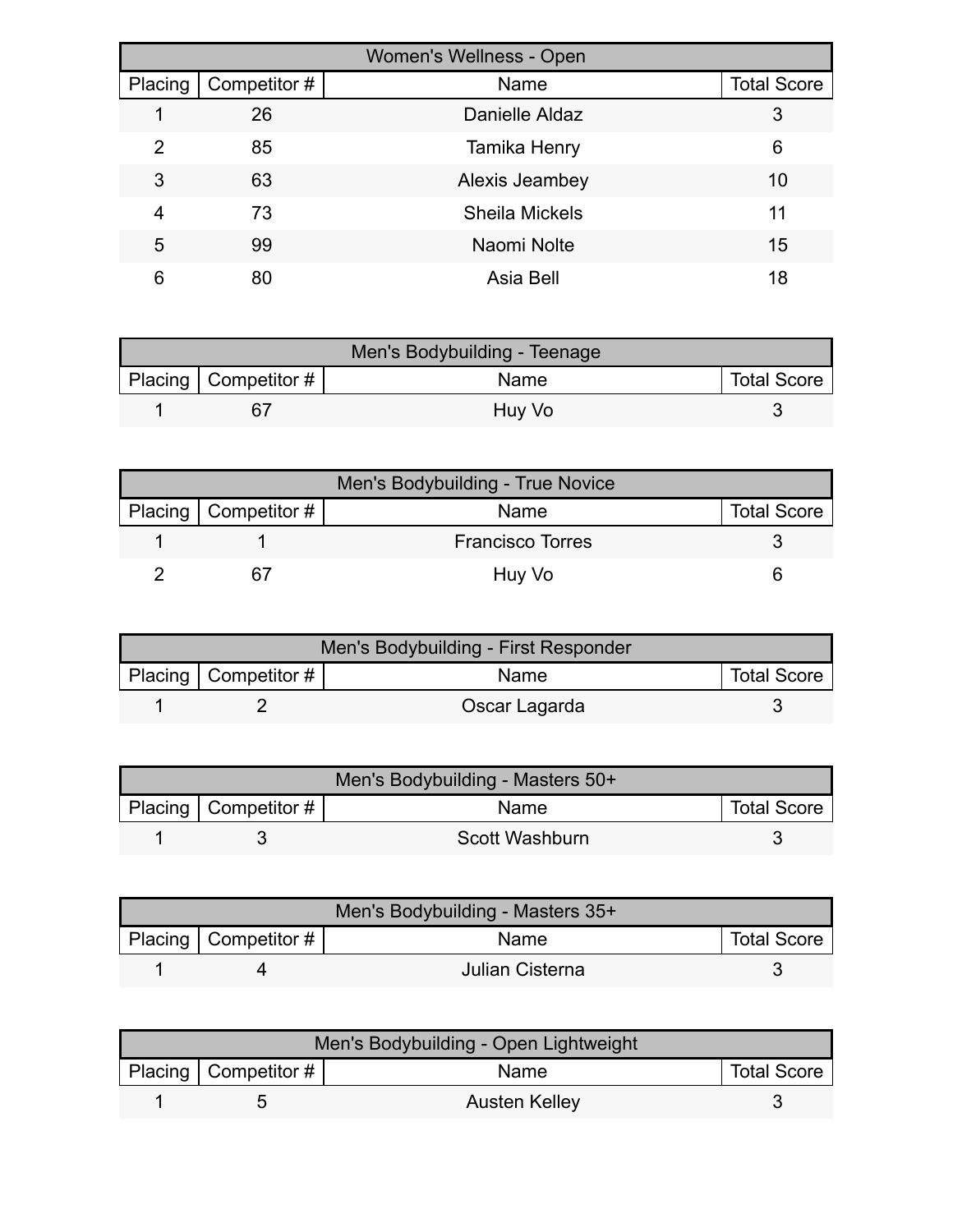| Men's Bodybuilding - Open Middleweight |                        |                       |                    |  |
|----------------------------------------|------------------------|-----------------------|--------------------|--|
|                                        | Placing   Competitor # | Name                  | <b>Total Score</b> |  |
|                                        |                        | * Julian Cisterna *   |                    |  |
|                                        |                        | <b>Stephen Carter</b> | 6                  |  |
| 3                                      | 6                      | <b>Rodney Butler</b>  | 9                  |  |
|                                        |                        | Scott Washburn        | 12                 |  |

| Men's Bodybuilding - Open Light Heavyweight |                          |               |                    |  |
|---------------------------------------------|--------------------------|---------------|--------------------|--|
|                                             | Placing   Competitor $#$ | Name          | <b>Total Score</b> |  |
|                                             |                          | Oscar Lagarda |                    |  |

| Women's Bikini - True Novice A |              |                           |                    |  |
|--------------------------------|--------------|---------------------------|--------------------|--|
| Placing                        | Competitor # | Name                      | <b>Total Score</b> |  |
| 1                              | 77           | Linzee Balfour            | 5                  |  |
| $\overline{2}$                 | 45           | Nuria Munguia             | 6                  |  |
| 3                              | 33           | <b>Michele Butts</b>      | $\overline{7}$     |  |
| $\overline{4}$                 | 41           | Cheyann Hayward           | 13                 |  |
| 5                              | 39           | <b>Kandice Griffin</b>    | 14                 |  |
| 6                              | 64           | Samantha Rose             | 20                 |  |
| $\overline{7}$                 | 43           | <b>Katherine Martinez</b> | 22                 |  |
| 8                              | 34           | Lorin Cain                | 23                 |  |
| 9                              | 38           | Katrina Fuhriman          | 27                 |  |
| 10                             | 35           | Zoe Carter                | 28                 |  |
| 11                             | 36           | <b>Danielle Dennis</b>    | 33                 |  |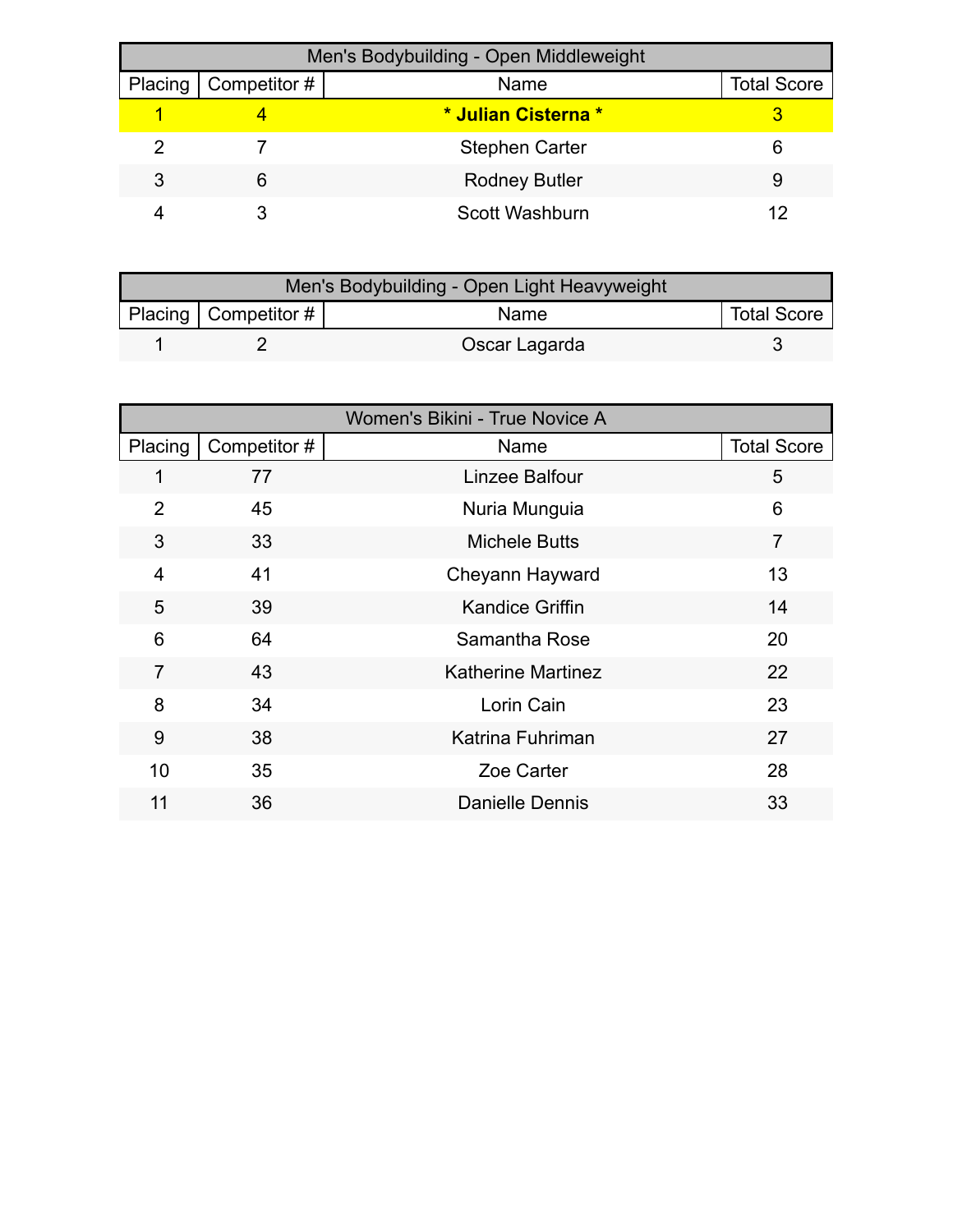|         | <b>Women's Bikini - True Novice B</b> |                         |                    |  |  |
|---------|---------------------------------------|-------------------------|--------------------|--|--|
| Placing | Competitor #                          | Name                    | <b>Total Score</b> |  |  |
| 1       | 37                                    | <b>Nicole Frenak</b>    | 3                  |  |  |
| 2       | 42                                    | <b>Teresa Kempfer</b>   | 7                  |  |  |
| 3       | 44                                    | Mia Martini             | 8                  |  |  |
| 4       | 74                                    | Stephanie Lee           | 12                 |  |  |
| 5       | 48                                    | Gina Salonic            | 15                 |  |  |
| 6       | 47                                    | Jennie Payne            | 18                 |  |  |
| 7       | 32                                    | <b>Haeli Auxier</b>     | 23                 |  |  |
| 8       | 46                                    | Lacey Nagao             | 24                 |  |  |
| 9       | 40                                    | <b>Elizabeth Harris</b> | 26                 |  |  |

| Women's Bikini - First Responder |                        |             |                    |  |
|----------------------------------|------------------------|-------------|--------------------|--|
|                                  | Placing   Competitor # | <b>Name</b> | <b>Total Score</b> |  |
|                                  | 50                     | Anna Solis  |                    |  |
|                                  | 49                     | Traci Lee   |                    |  |

| Women's Bikini - Masters 45+ |              |                        |                    |  |
|------------------------------|--------------|------------------------|--------------------|--|
| Placing                      | Competitor # | Name                   | <b>Total Score</b> |  |
|                              | 44           | Mia Martini            | 3                  |  |
| 2                            | 55           | Michelle Tjelmeland    | 7                  |  |
| 3                            | 59           | <b>Heather Johnson</b> | 8                  |  |
| 4                            | 60           | Kelli Van Beest        | 12                 |  |
| 5                            | 58           | Lila Clark             | 15                 |  |
| 6                            | 56           | Denise Bianchi         | 20                 |  |
| 7                            | 57           | Rocio Cespedes         | 21                 |  |
| 8                            | 49           | <b>Traci Lee</b>       | 23                 |  |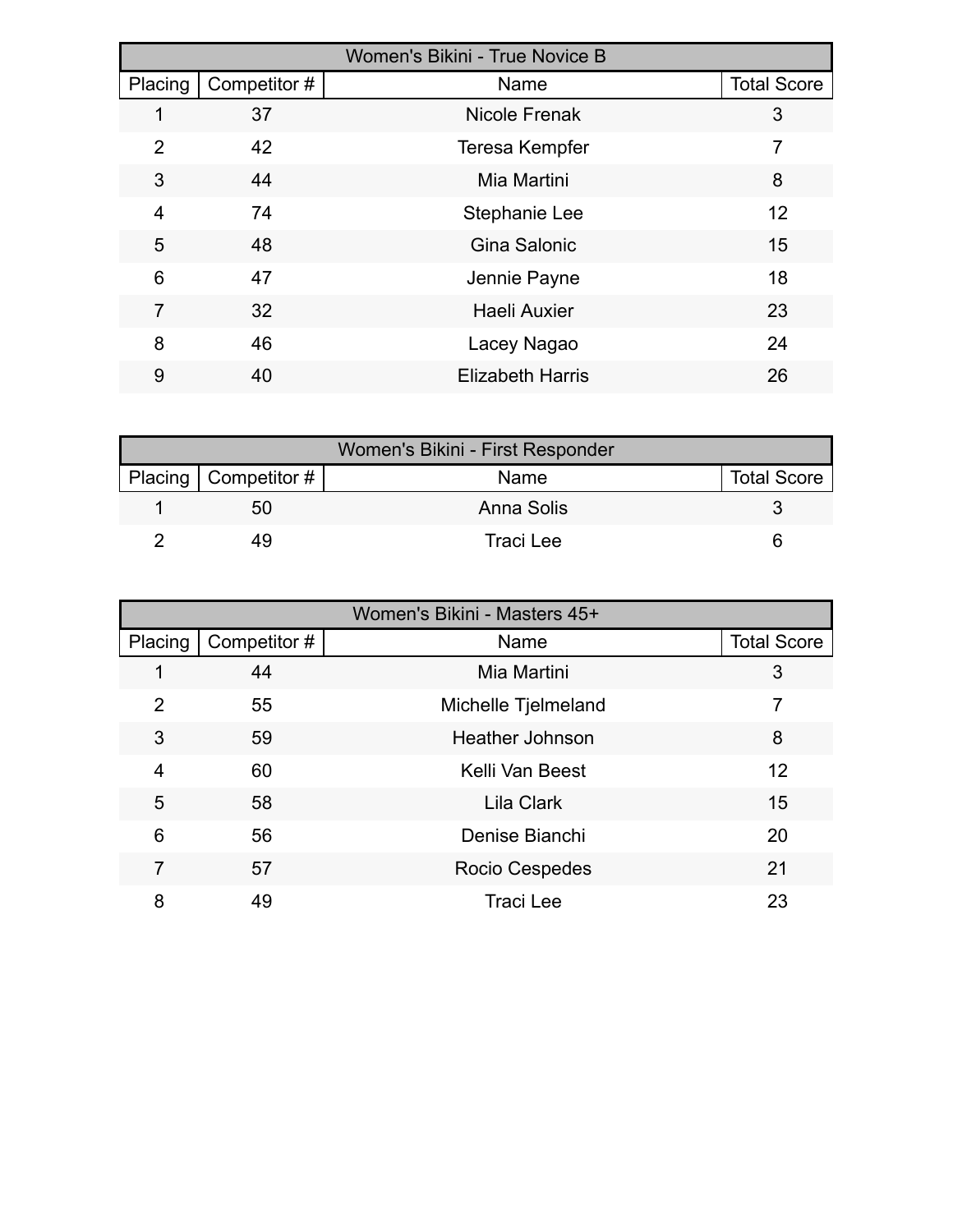|         | Women's Bikini - Masters 40+ |                           |                    |  |  |
|---------|------------------------------|---------------------------|--------------------|--|--|
| Placing | Competitor#                  | Name                      | <b>Total Score</b> |  |  |
| 1       | 33                           | <b>Michele Butts</b>      | 3                  |  |  |
| 2       | 48                           | Gina Salonic              | 7                  |  |  |
| 3       | 59                           | <b>Heather Johnson</b>    | 9                  |  |  |
| 4       | 50                           | Anna Solis                | 12                 |  |  |
| 5       | 60                           | Kelli Van Beest           | 15                 |  |  |
| 6       | 43                           | <b>Katherine Martinez</b> | 20                 |  |  |
| 7       | 61                           | <b>Erica Gutierrez</b>    | 21                 |  |  |
| 8       | 58                           | <b>Lila Clark</b>         | 23                 |  |  |
| 9       | 57                           | <b>Rocio Cespedes</b>     | 27                 |  |  |

|                |              | Women's Bikini - Masters 35+ |                    |
|----------------|--------------|------------------------------|--------------------|
| Placing        | Competitor # | Name                         | <b>Total Score</b> |
|                | 42           | <b>Teresa Kempfer</b>        | 3                  |
| $\overline{2}$ | 78           | <b>Denise Bermudez</b>       | 6                  |
| 3              | 59           | <b>Heather Johnson</b>       | 9                  |
| $\overline{4}$ | 32           | <b>Haeli Auxier</b>          | 12                 |
| 5              | 50           | Anna Solis                   | 16                 |
| 6              | 54           | <b>Ashley Terry</b>          | 17                 |
| $\overline{7}$ | 40           | <b>Elizabeth Harris</b>      | 23                 |
| 8              | 61           | <b>Erica Gutierrez</b>       | 24                 |
| 9              | 34           | Lorin Cain                   | 25                 |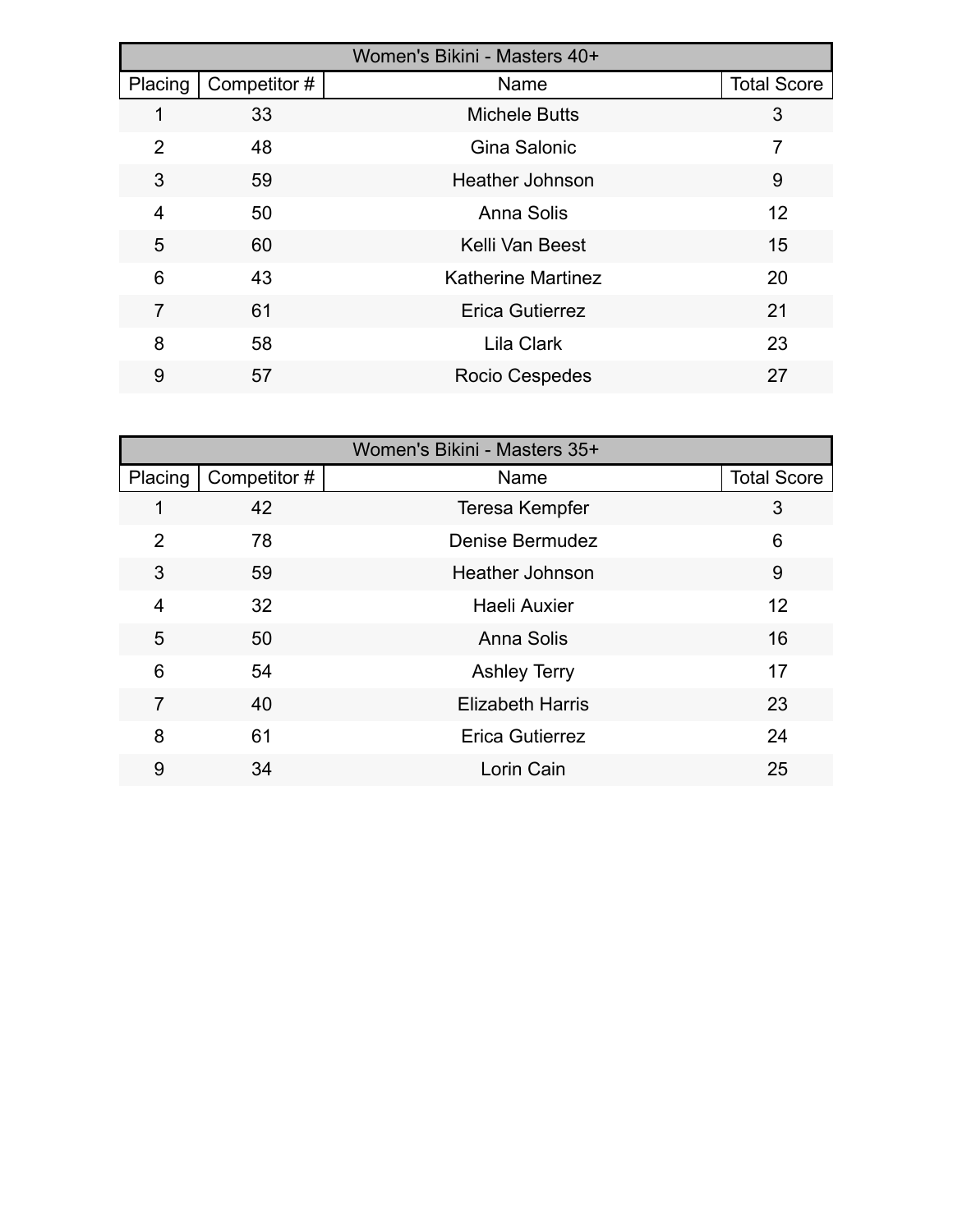| Women's Bikini - Novice A |              |                          |                    |  |
|---------------------------|--------------|--------------------------|--------------------|--|
| Placing                   | Competitor # | Name                     | <b>Total Score</b> |  |
|                           | 76           | <b>Chandelle Canidge</b> | 3                  |  |
| 2                         | 33           | <b>Michele Butts</b>     | $\overline{7}$     |  |
| 3                         | 51           | Catharina Aiton          | 8                  |  |
| $\overline{4}$            | 72           | Gabriela Beltran         | 13                 |  |
| 5                         | 41           | Cheyann Hayward          | 14                 |  |
| 6                         | 52           | Cynthia Bojorquez        | 18                 |  |
| $\overline{7}$            | 50           | Anna Solis               | 23                 |  |
| 8                         | 78           | <b>Denise Bermudez</b>   | 24                 |  |
| 9                         | 55           | Michelle Tjelmeland      | 27                 |  |
| 10                        | 38           | Katrina Fuhriman         | 30                 |  |

|                |              | Women's Bikini - Novice B |                    |
|----------------|--------------|---------------------------|--------------------|
| Placing        | Competitor # | Name                      | <b>Total Score</b> |
| 1              | 37           | <b>Nicole Frenak</b>      | 4                  |
| $\overline{2}$ | 42           | Teresa Kempfer            | $\overline{7}$     |
| 3              | 74           | Stephanie Lee             | 10                 |
| $\overline{4}$ | 53           | <b>Karly Harder</b>       | 11                 |
| 5              | 54           | <b>Ashley Terry</b>       | 19                 |
| 6              | 47           | Jennie Payne              | 20                 |
| $\overline{7}$ | 70           | <b>Ciara Terrell</b>      | 21                 |
| 8              | 32           | Haeli Auxier              | 22                 |
| 9              | 35           | Zoe Carter                | 26                 |
| 10             | 46           | Lacey Nagao               | 27                 |
| 11             | 40           | <b>Elizabeth Harris</b>   | 32                 |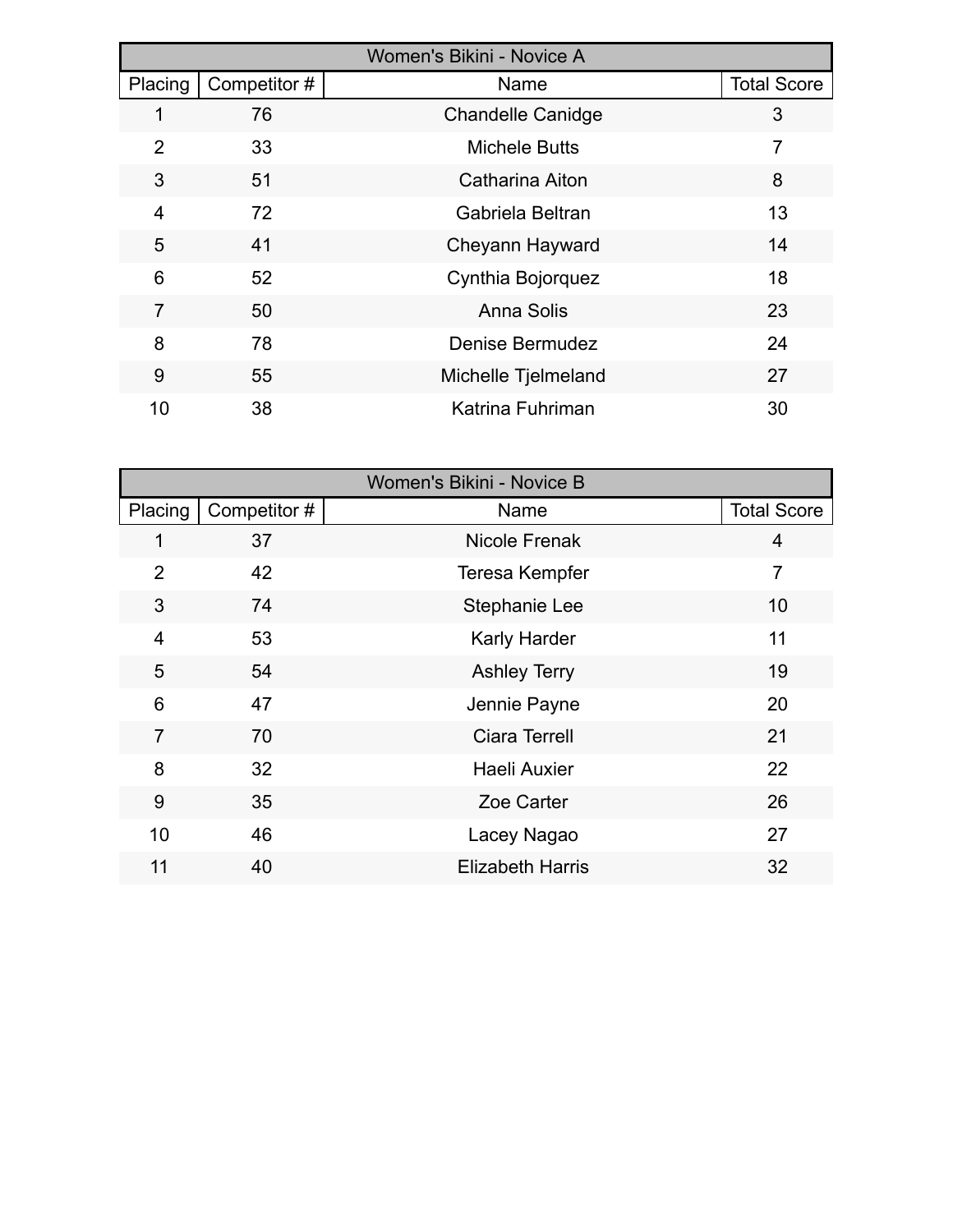|                |              | Women's Bikini - Open Class A |                    |
|----------------|--------------|-------------------------------|--------------------|
| Placing        | Competitor # | Name                          | <b>Total Score</b> |
| 1              | 76           | * Chandelle Canidge *         | 3                  |
| $\overline{2}$ | 33           | <b>Michele Butts</b>          | $\overline{7}$     |
| 3              | 51           | Catharina Aiton               | 8                  |
| 4              | 77           | Linzee Balfour                | 12                 |
| 5              | 72           | Gabriela Beltran              | 16                 |
| 6              | 41           | Cheyann Hayward               | 17                 |
| 7              | 45           | Nuria Munguia                 | 22                 |
| 8              | 52           | Cynthia Bojorquez             | 25                 |
| 9              | 78           | <b>Denise Bermudez</b>        | 26                 |
| 10             | 55           | Michelle Tjelmeland           | 30                 |
| 11             | 38           | Katrina Fuhriman              | 33                 |

|                |              | Women's Bikini - Open Class B |                    |
|----------------|--------------|-------------------------------|--------------------|
| Placing        | Competitor # | Name                          | <b>Total Score</b> |
| 1              | 42           | Teresa Kempfer                | 4                  |
| $\overline{2}$ | 37           | Nicole Frenak                 | 6                  |
| 3              | 44           | Mia Martini                   | 10                 |
| 4              | 39           | <b>Kandice Griffin</b>        | 11                 |
| 5              | 53           | <b>Karly Harder</b>           | 16                 |
| 6              | 70           | <b>Ciara Terrell</b>          | 17                 |
| $\overline{7}$ | 47           | Jennie Payne                  | 21                 |
| 8              | 35           | Zoe Carter                    | 25                 |
| 9              | 34           | Lorin Cain                    | 28                 |
| 10             | 58           | <b>Lila Clark</b>             | 29                 |
| 11             | 36           | <b>Danielle Dennis</b>        | 32                 |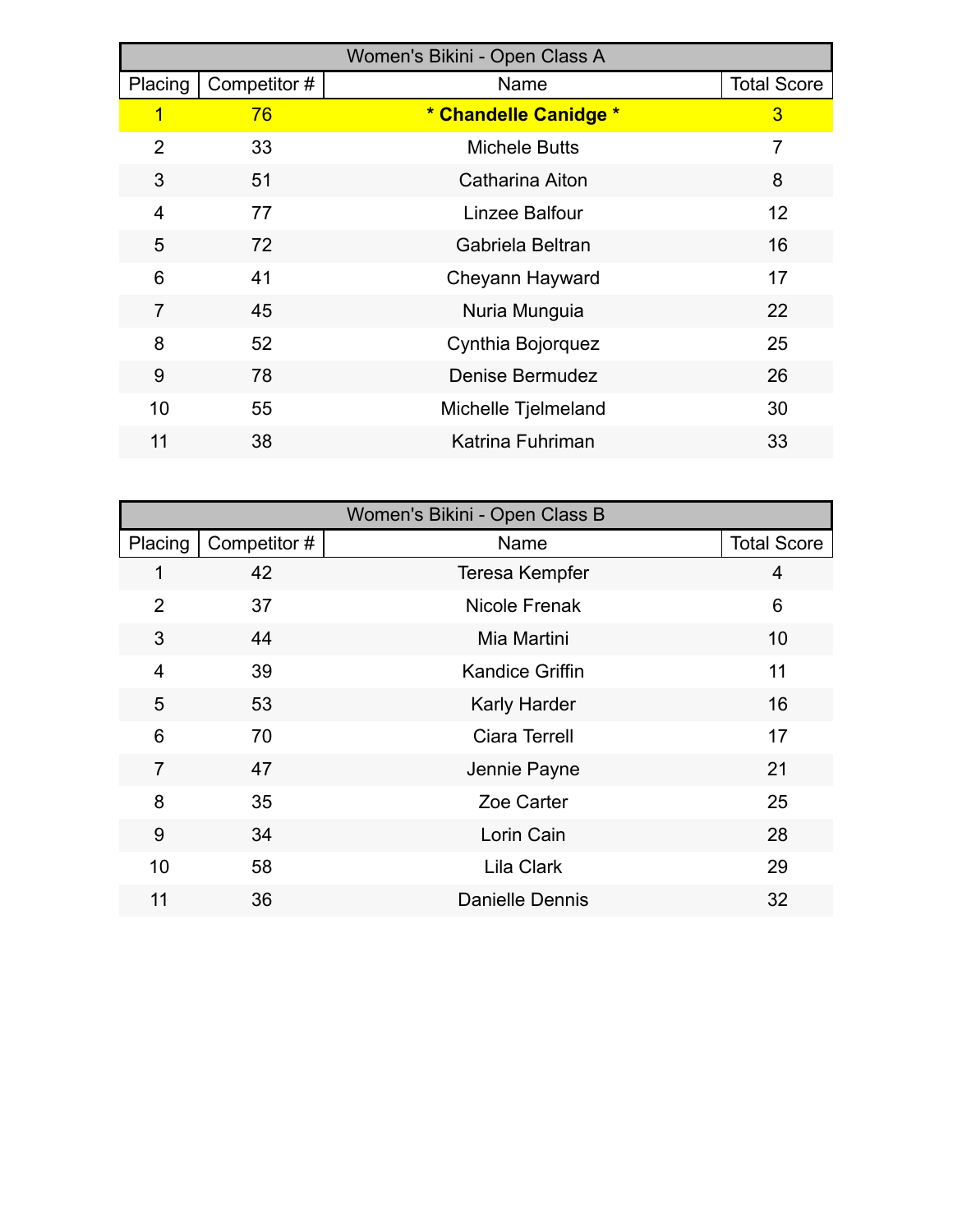|         | Women's Bikini - Open Class C |                         |                    |  |  |
|---------|-------------------------------|-------------------------|--------------------|--|--|
| Placing | Competitor #                  | Name                    | <b>Total Score</b> |  |  |
|         | 62                            | Jessica Baird           | 4                  |  |  |
| 2       | 48                            | Gina Salonic            | 6                  |  |  |
| 3       | 74                            | <b>Stephanie Lee</b>    | 9                  |  |  |
| 4       | 32                            | Haeli Auxier            | 12                 |  |  |
| 5       | 54                            | <b>Ashley Terry</b>     | 16                 |  |  |
| 6       | 46                            | Lacey Nagao             | 17                 |  |  |
| 7       | 40                            | <b>Elizabeth Harris</b> | 20                 |  |  |
| 8       | 61                            | <b>Erica Gutierrez</b>  | 23                 |  |  |

| Men's Classic Physique - Teenage |                                     |        |  |  |
|----------------------------------|-------------------------------------|--------|--|--|
|                                  | Placing   Competitor $\#$  <br>Name |        |  |  |
|                                  | 67                                  | Huy Vo |  |  |

| Men's Classic Physique - True Novice |              |                         |                    |  |
|--------------------------------------|--------------|-------------------------|--------------------|--|
| Placing                              | Competitor # | Name                    | <b>Total Score</b> |  |
|                                      |              | <b>Francisco Torres</b> | 3                  |  |
| 2                                    | 9            | <b>Kyle Elmore</b>      | 6                  |  |
| 3                                    | 67           | Huy Vo                  | 10                 |  |
| 4                                    | 79           | <b>Michael Strick</b>   | 13                 |  |
| 5                                    | 20           | Zach Kennedy            | 14                 |  |

| Men's Classic Physique - First Responder |                    |               |  |  |
|------------------------------------------|--------------------|---------------|--|--|
| Placing   Competitor $#$                 | <b>Total Score</b> |               |  |  |
|                                          |                    | Oscar Lagarda |  |  |

| Men's Classic Physique - Masters 50+ |                    |                |  |  |
|--------------------------------------|--------------------|----------------|--|--|
| Placing   Competitor $\#$            | <b>Total Score</b> |                |  |  |
|                                      |                    | Scott Washburn |  |  |

| Men's Classic Physique - Masters 40+ |                        |                      |                    |  |
|--------------------------------------|------------------------|----------------------|--------------------|--|
|                                      | Placing   Competitor # | <b>Name</b>          | <b>Total Score</b> |  |
|                                      |                        | <b>Kenneth Lewis</b> |                    |  |
|                                      | 1.5                    | Dartanian Goff       |                    |  |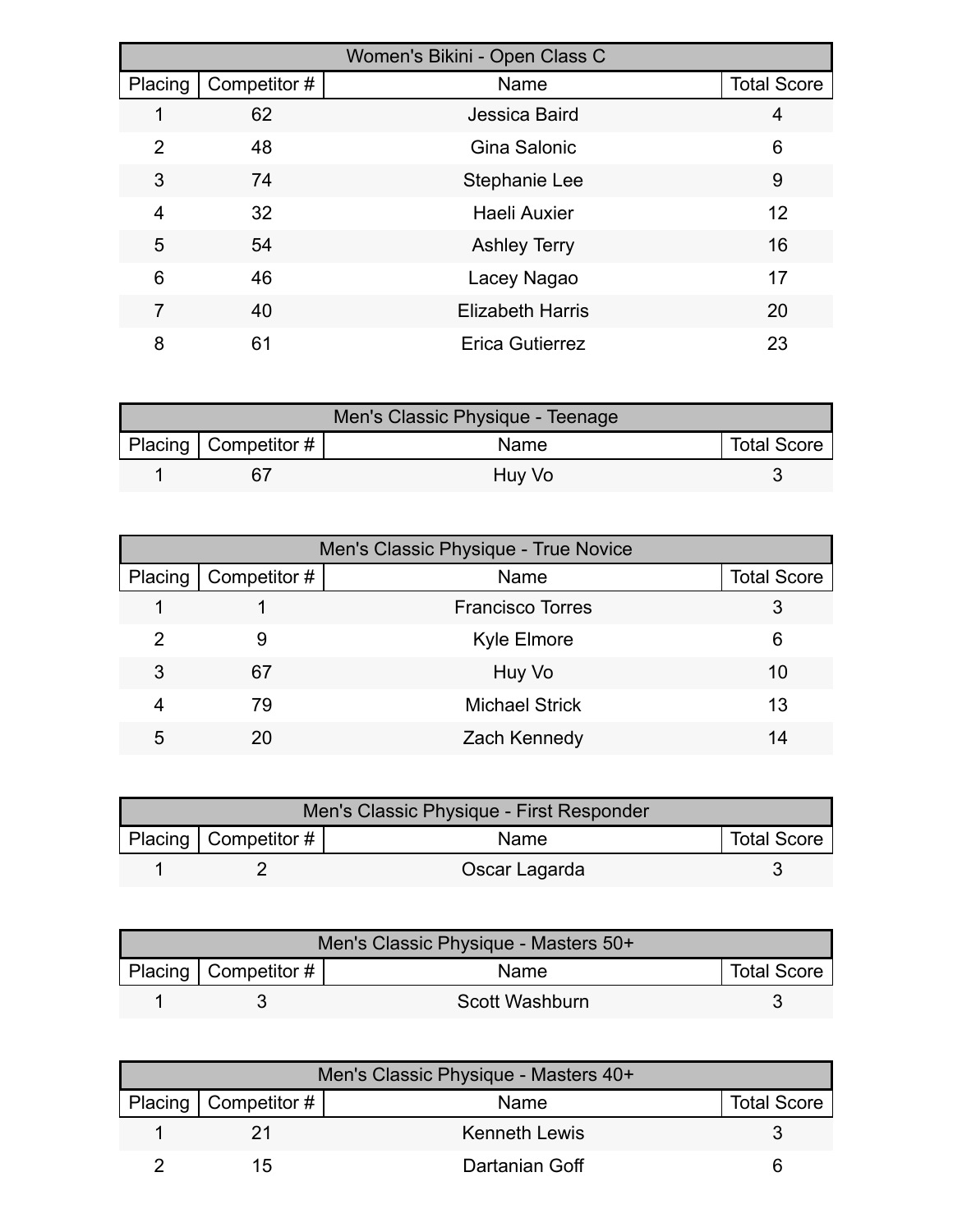| Men's Classic Physique - Novice |              |                       |                    |  |
|---------------------------------|--------------|-----------------------|--------------------|--|
| Placing                         | Competitor # | Name                  | <b>Total Score</b> |  |
|                                 | 22           | Andrew Bianchi        |                    |  |
|                                 | 9            | Kyle Elmore           | 5                  |  |
| 3                               | 79           | <b>Michael Strick</b> | 10                 |  |
|                                 | 67           | Huy Vo                |                    |  |

|         | Men's Classic Physique - Open Class A |                      |                    |  |  |
|---------|---------------------------------------|----------------------|--------------------|--|--|
| Placing | Competitor #                          | Name                 | <b>Total Score</b> |  |  |
|         | 5                                     | <b>Austen Kelley</b> | 3                  |  |  |
| 2       | 22                                    | Andrew Bianchi       | 6                  |  |  |
| 3       | 3                                     | Scott Washburn       | 9                  |  |  |
| 4       | 20                                    | Zach Kennedy         | 12                 |  |  |
| ΝS      | 23                                    | <b>Daniel Perez</b>  | <b>NS</b>          |  |  |

| Men's Classic Physique - Open Class B |                        |                          |                    |  |
|---------------------------------------|------------------------|--------------------------|--------------------|--|
|                                       | Placing   Competitor # | Name                     | <b>Total Score</b> |  |
|                                       |                        | <b>* Kenneth Lewis *</b> |                    |  |
|                                       |                        | <b>Stephen Carter</b>    |                    |  |
|                                       |                        | Huy Vo                   |                    |  |

| Men's Classic Physique - Open Class C                           |  |               |  |  |
|-----------------------------------------------------------------|--|---------------|--|--|
| Placing   Competitor $#$  <br><b>Total Score</b><br><b>Name</b> |  |               |  |  |
|                                                                 |  | Oscar Lagarda |  |  |

| Women's Figure - True Novice |                          |                     |                    |
|------------------------------|--------------------------|---------------------|--------------------|
|                              | Placing   Competitor $#$ | Name                | <b>Total Score</b> |
|                              | $\sqrt{2}$               | <b>Tyler Parham</b> |                    |

| Women's Figure - Masters 45+ |                |                    |  |  |
|------------------------------|----------------|--------------------|--|--|
| Placing   Competitor #       | Name           | <b>Total Score</b> |  |  |
| 29                           | Angela Herzner |                    |  |  |
| 28                           | Darami Coulter |                    |  |  |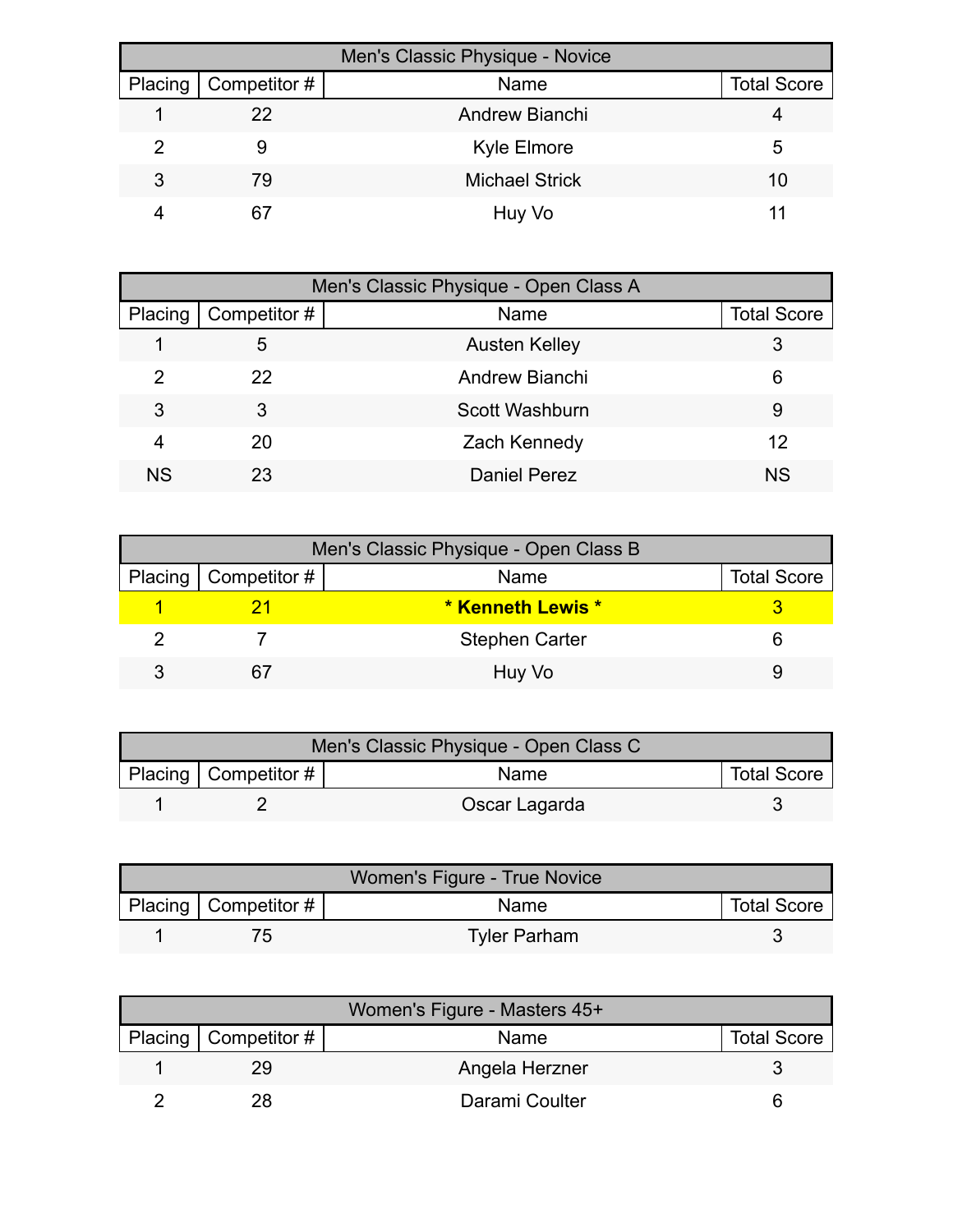| Women's Figure - Masters 40+ |                        |                  |                    |  |
|------------------------------|------------------------|------------------|--------------------|--|
|                              | Placing   Competitor # | <b>Name</b>      | <b>Total Score</b> |  |
|                              | 30                     | Liliya Gordienko |                    |  |

| Women's Figure - Novice |                        |                     |                    |  |
|-------------------------|------------------------|---------------------|--------------------|--|
|                         | Placing   Competitor # | Name                | <b>Total Score</b> |  |
|                         | 28                     | Darami Coulter      |                    |  |
|                         | $\sqrt{2}$             | <b>Tyler Parham</b> |                    |  |

| Women's Figure - Open Class A |                        |                  |                    |  |
|-------------------------------|------------------------|------------------|--------------------|--|
|                               | Placing   Competitor # | Name             | <b>Total Score</b> |  |
|                               |                        | * Ryane Duffey * |                    |  |
|                               |                        | Liliya Gordienko |                    |  |

| Women's Figure - Open Class B |                          |                     |                    |  |
|-------------------------------|--------------------------|---------------------|--------------------|--|
|                               | Placing   Competitor $#$ | Name                | <b>Total Score</b> |  |
|                               |                          | <b>Tyler Parham</b> |                    |  |

| Women's Figure - Open Class C |                        |                |                    |  |
|-------------------------------|------------------------|----------------|--------------------|--|
|                               | Placing   Competitor # | Name           | <b>Total Score</b> |  |
|                               |                        | Angela Herzner |                    |  |
|                               | 28                     | Darami Coulter | ∽                  |  |

| Women's Physique - First Responder |                           |                        |                    |  |
|------------------------------------|---------------------------|------------------------|--------------------|--|
|                                    | Placing   Competitor $\#$ | <b>Name</b>            | <b>Total Score</b> |  |
|                                    |                           | <b>Crystal Mcelroy</b> |                    |  |

| Women's Physique - Masters 45+ |                        |                        |                    |  |
|--------------------------------|------------------------|------------------------|--------------------|--|
|                                | Placing   Competitor # | <b>Name</b>            | <b>Total Score</b> |  |
|                                | 24                     | <b>Crystal Mcelroy</b> |                    |  |

| Women's Physique - Masters 40+ |                          |                 |                    |  |
|--------------------------------|--------------------------|-----------------|--------------------|--|
|                                | Placing   Competitor $#$ | Name            | <b>Total Score</b> |  |
|                                |                          | Kristen Norburg |                    |  |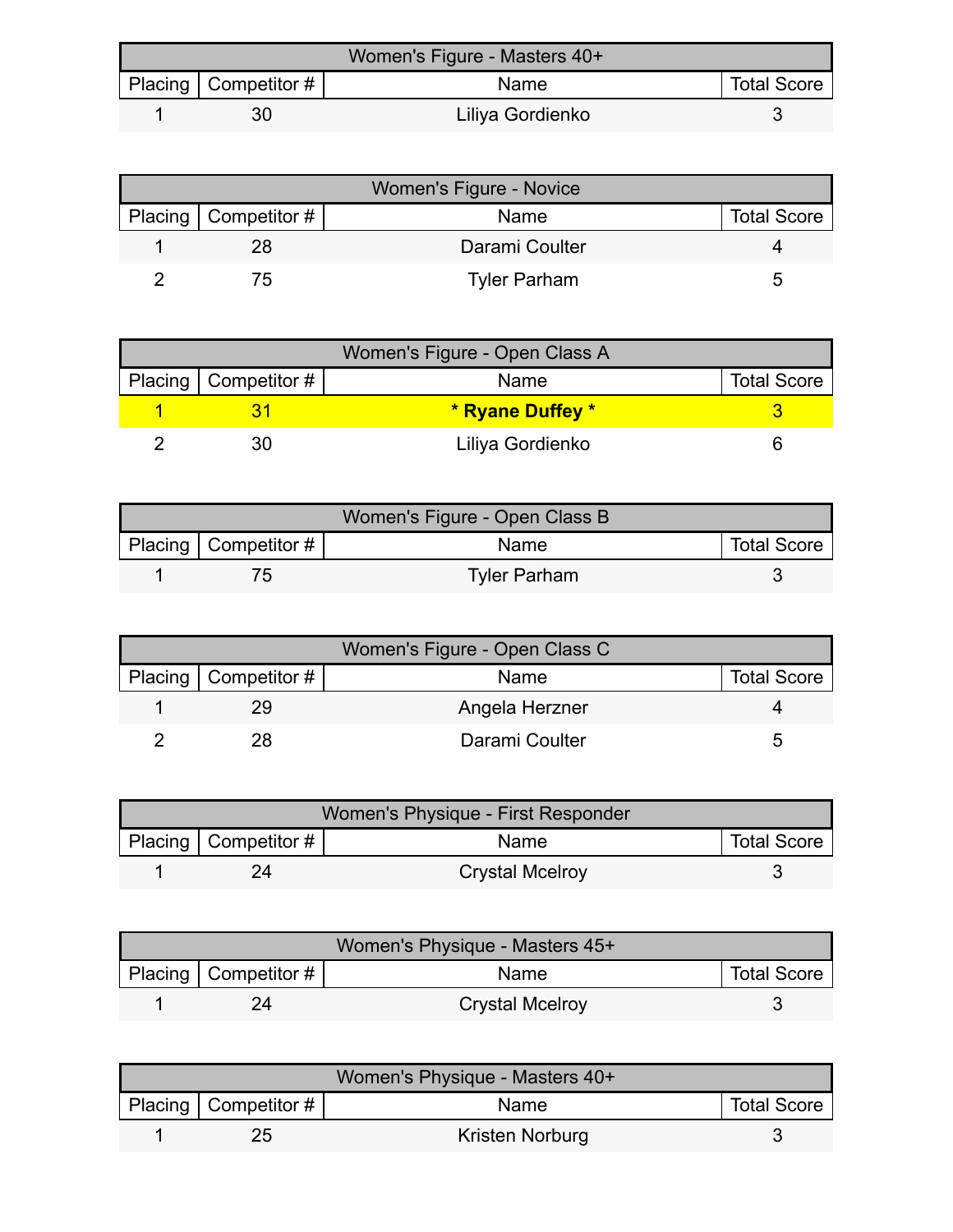| Women's Physique - Open A |                              |                         |                    |  |
|---------------------------|------------------------------|-------------------------|--------------------|--|
|                           | Placing $\vert$ Competitor # | Name                    | <b>Total Score</b> |  |
|                           | 24                           | * Crystal Mcelroy *     |                    |  |
|                           |                              | <b>Kimberly Anawalt</b> |                    |  |
|                           | 26                           | Danielle Aldaz          |                    |  |

| Women's Physique - Open B |                          |                 |                    |  |
|---------------------------|--------------------------|-----------------|--------------------|--|
|                           | Placing   Competitor $#$ | <b>Name</b>     | <b>Total Score</b> |  |
|                           |                          | Kristen Norburg |                    |  |

| Men's Physique - Teenage |                        |        |                    |  |
|--------------------------|------------------------|--------|--------------------|--|
|                          | Placing   Competitor # | Name   | <b>Total Score</b> |  |
|                          | 6 <sup>-</sup>         | Huy Vo |                    |  |

| Men's Physique - True Novice |              |                      |                    |  |
|------------------------------|--------------|----------------------|--------------------|--|
| Placing                      | Competitor # | Name                 | <b>Total Score</b> |  |
|                              | 12           | <b>James Owens</b>   |                    |  |
| 2                            | 67           | Huy Vo               |                    |  |
| 3                            | 11           | Alexander Mccullough | 8                  |  |
| 4                            | 8            | Anthony Delgado      | 13                 |  |
| 5                            | 10           | <b>Michael Hunt</b>  | 14                 |  |

| Men's Physique - First Responder |                        |                     |                    |
|----------------------------------|------------------------|---------------------|--------------------|
|                                  | Placing   Competitor # | Name                | <b>Total Score</b> |
|                                  |                        | Anthony Delgado     |                    |
|                                  | 69                     | <b>Charles Bann</b> |                    |

| Men's Physique - Masters 50+ |                              |                |                    |  |
|------------------------------|------------------------------|----------------|--------------------|--|
|                              | Placing $\vert$ Competitor # | Name           | <b>Total Score</b> |  |
|                              |                              | David Bickel   |                    |  |
|                              |                              | Scott Washburn |                    |  |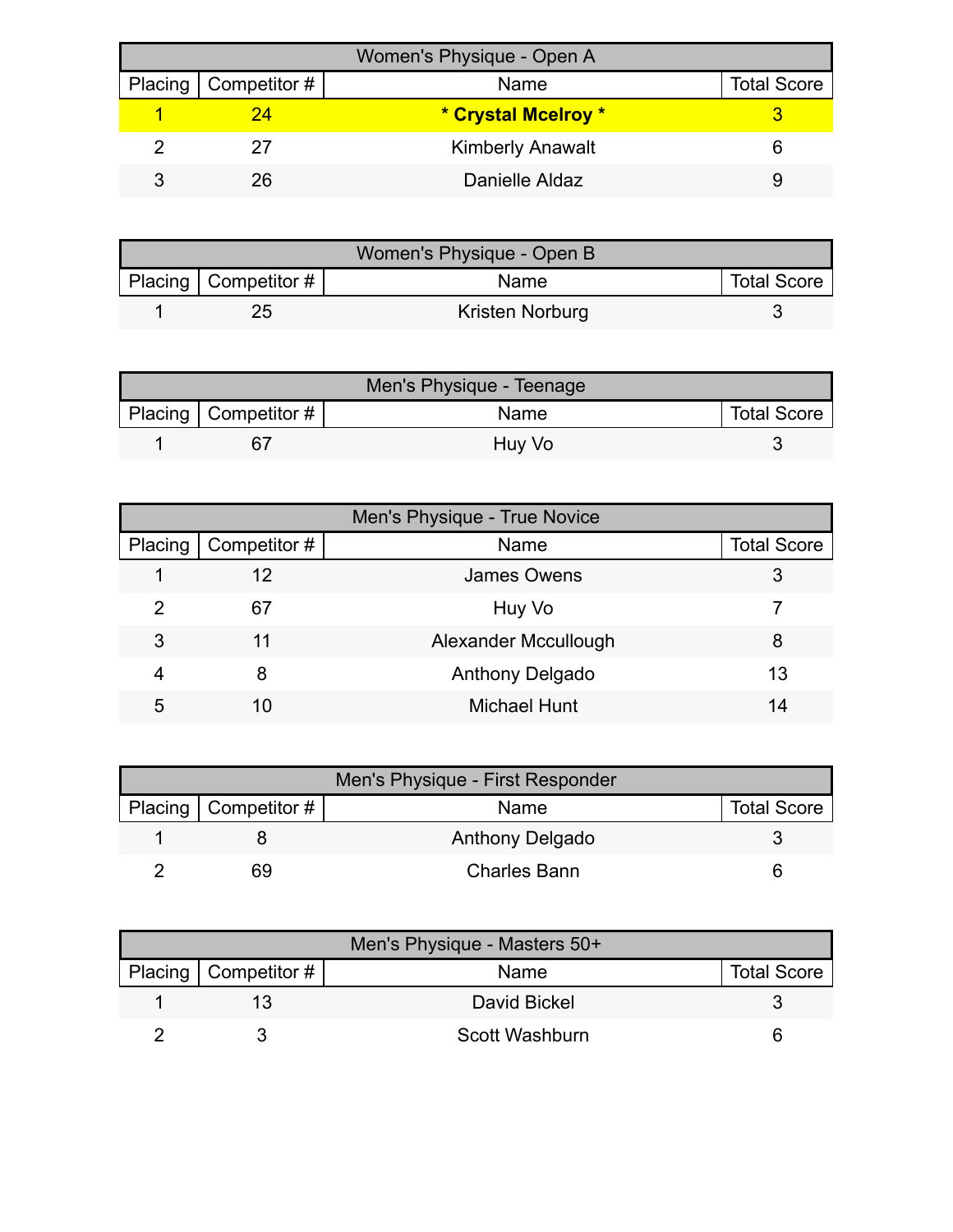| Men's Physique - Masters 40+ |              |                       |                    |  |
|------------------------------|--------------|-----------------------|--------------------|--|
| Placing                      | Competitor # | Name                  | <b>Total Score</b> |  |
|                              | 15           | Dartanian Goff        | 3                  |  |
| 2                            | 14           | Mason Feaker          | 8                  |  |
| 3                            | 65           | <b>Moises Perales</b> | 9                  |  |
| 4                            | 13           | <b>David Bickel</b>   | 10                 |  |
| 5                            | 69           | <b>Charles Bann</b>   | 15                 |  |

| Men's Physique - Masters 35+ |                           |                |                    |  |
|------------------------------|---------------------------|----------------|--------------------|--|
|                              | Placing   Competitor $\#$ | <b>Name</b>    | <b>Total Score</b> |  |
|                              | 15                        | Dartanian Goff |                    |  |

| Men's Physique - Novice |              |                        |                    |  |
|-------------------------|--------------|------------------------|--------------------|--|
| Placing                 | Competitor # | Name                   | <b>Total Score</b> |  |
|                         | 18           | Jens Stadeli           | 5                  |  |
| 2                       | 16           | <b>Tyler Frenak</b>    | 6                  |  |
| 3                       | 17           | <b>Angel Rodriguez</b> | 8                  |  |
| 4                       | 67           | Huy Vo                 | 12                 |  |
| 5                       | 13           | <b>David Bickel</b>    | 15                 |  |

| Men's Physique - Open Class A |              |                       |                    |  |
|-------------------------------|--------------|-----------------------|--------------------|--|
| Placing                       | Competitor # | Name                  | <b>Total Score</b> |  |
|                               | 19           | <b>Matthew Berini</b> | 3                  |  |
| 2                             | 71           | Johnny Nguyen         | 6                  |  |
| 3                             | 67           | Huy Vo                | 10                 |  |
| 4                             | 65           | <b>Moises Perales</b> | 12                 |  |
| 5                             | 10           | <b>Michael Hunt</b>   | 16                 |  |
| 6                             | 3            | Scott Washburn        |                    |  |

| Men's Physique - Open Class B |                        |                        |                    |
|-------------------------------|------------------------|------------------------|--------------------|
|                               | Placing   Competitor # | Name                   | <b>Total Score</b> |
|                               | 18                     | Jens Stadeli           |                    |
|                               | 12                     | James Owens            |                    |
|                               |                        | <b>Anthony Delgado</b> |                    |